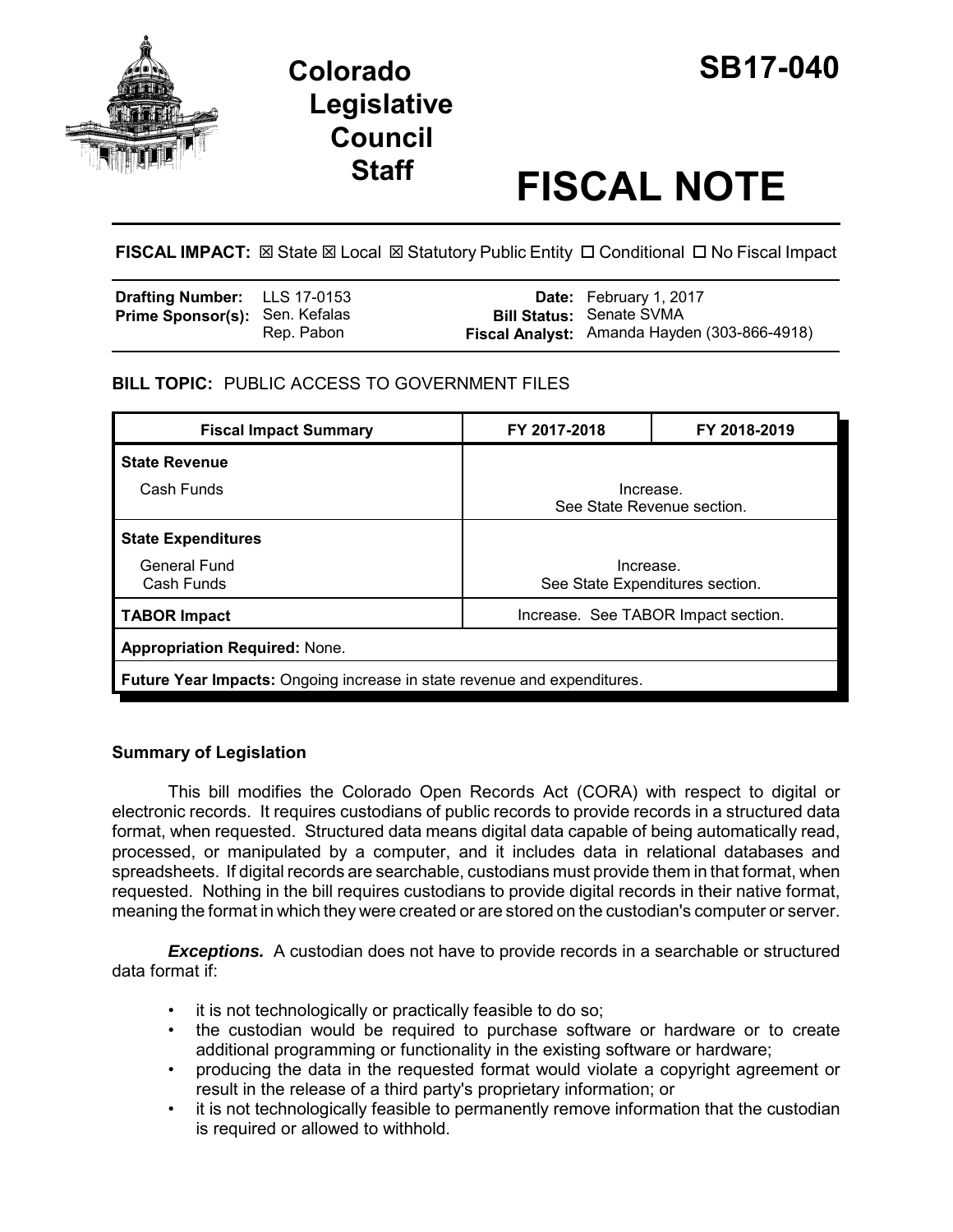February 1, 2017

*Civil remedies.* If the custodian cannot provide records in the requested format, he or she must provide them in an alternate format and document in writing the reasons for not being able to comply with the request. Any person who alleges a violation of the provisions of the bill may seek a court order requiring the custodian to show cause for why the request was denied. If a court rules that the custodian should have provided the records in the requested format but that the custodian reasonably believed that he or she could not comply, attorneys fees may be awarded to the plaintiff only if the custodian's action was found to be arbitrary or capricious.

**Fees.** Altering an existing record to remove information that the custodian is allowed or required to withhold does not constitute the creation of a new public record. Altering or excising a record in response to a request may be subject to a research and retrieval fee. The bill adds that programming, coding, or custom search queries required to convert a record into a structured data or searchable format may be subject to a reasonable fee, not to exceed the actual cost of generating the record as requested. If a governmental entity has to perform programming, coding, or custom search queries to create a record, the fee for a paper or electronic copy of that record may be based on recovery of the actual or incremental costs of performing the programming, coding, or custom search queries, together with a reasonable portion of the costs associated with building and maintaining the information systems. When a person has made a request to inspect or make copies or images of original public records, the custodian may charge a fee for the time required to supervise the handling of the records, when necessary, in accordance with other current provisions of CORA.

*Repeal of violation.* The bill repeals the class 2 misdemeanor for knowingly and willfully violating the section of CORA on inspection, copying, or photographing a record.

#### **Background**

CORA creates a presumption in favor of public access to government documents. Statute defines public records to include all writings made, maintained, or kept by the state, any agency, institution, political subdivision of the state, local government-financed entity, or nonprofit corporation incorporated by a state supported higher education institution's governing board.

In the last three years, there have been no criminal charges filed or convictions entered for a violation of the class 2 misdemeanor repealed by the bill.

#### **State Revenue**

Beginning in FY 2017-18, this bill may increase or decrease state cash fund revenue from fees. The bill allows state agencies to charge additional fees to fulfill CORA requests for records in structured data or searchable formats if programming, coding, or custom search queries are necessary to fulfill the request. To the extent that agencies fulfill requests by sending electronic files rather than charging for printed copies, revenue may also decrease. The amount of revenue generated or lost will depend on the number of CORA requests, the complexity of those requests, the services rendered, and the specific fee charged by the agency.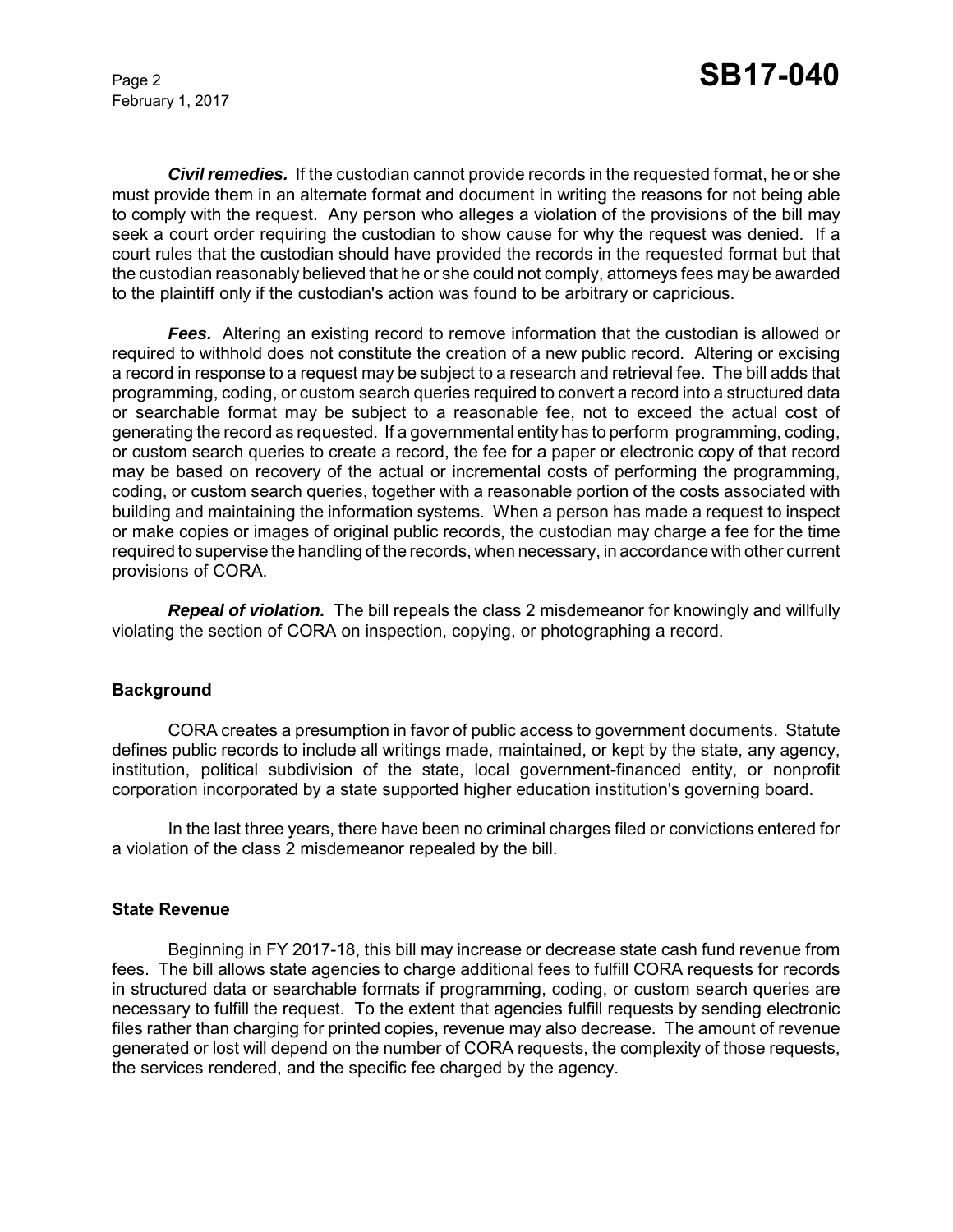February 1, 2017

#### **TABOR Impact**

This bill increases state revenue from fees, which will increase the amount of money required to be refunded under TABOR for FY 2017-18 and FY 2018-19. TABOR refunds are paid out of the General Fund. TABOR refund obligations are not expected for FY 2016-17. Since the bill increases the TABOR refund obligation without a corresponding change in General Fund revenue, the amount of money available in the General Fund for the budget will decrease by an identical amount.

#### **State Expenditures**

Beginning in FY 2017-18, the bill will increase workload for state agencies that respond to CORA requests that require the agency to program, code, or perform custom search queries. The bill allows agencies to deny requests for records in certain formats if they are deemed too onerous to fulfill, provided the agency fulfills the request in an alternative format. If the bill increases workload significantly, some state agencies may require increased and permanent FTE to accommodate CORA requests that cannot be paid for with fee revenue and will require state appropriations to backfill insufficient resources. Agencies may also be ordered to pay attorneys fees in any court proceeding where their actions are deemed arbitrary or capricious. The fiscal note assumes that if this occurs at all, it will be rare. Since new costs and workload cannot be predicted in advance, this analysis assumes that agencies will address the need for additional appropriations through the annual budget process.

*Department of Law (DOL).* The bill will increase workload and expenditures in the DOL to provide assistance and review for legal matters related to CORA requests for state agencies. The bill may lead to an increase in lawsuits filed against state agencies that deny requests for records in data formats. The fiscal note assumes that state agencies will follow the law and the requirements of the bill when denying requests. If a client agency of the DOL requires additional legal support on an annual basis, the DOL will coordinate with the client agency through the annual budget process.

#### **Local Government and Statutory Public Entity Impact**

The bill increases revenue and workload for any local government or statutory public entity that responds to CORA requests that require them to program, code, or perform custom search queries. Entities may also be ordered to pay attorneys fees in any court proceeding where their actions are deemed arbitrary or capricious. The fiscal note assumes that if this occurs at all, it will be rare. The amount of additional revenue that the bill will generate or workload required to fulfill its requirements for local governments or statutory public entities will vary depending on the number of CORA requests received, the complexity of those requests, and the fee charged. The exact impact to local governments and statutory public entities has not been estimated.

#### **Effective Date**

The bill takes effect August 9, 2017, if the General Assembly adjourns on May 10, 2017, as scheduled, and no referendum petition is filed.